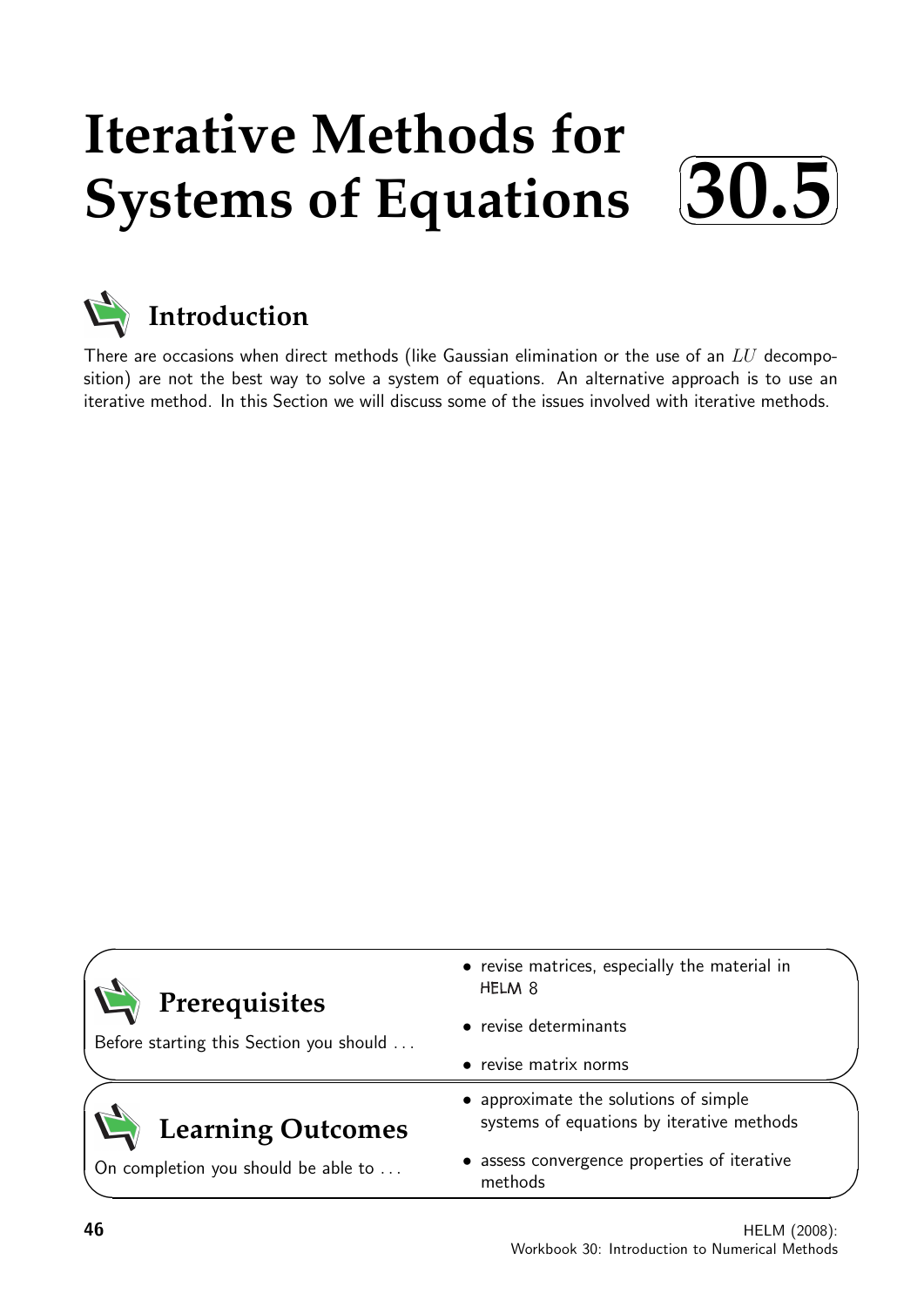

## **1. Iterative methods**

Suppose we have the system of equations

$$
AX = B.
$$

The aim here is to find a sequence of approximations which gradually approach  $X$ . We will denote these approximations

 $X^{(0)}, X^{(1)}, X^{(2)}, \ldots, X^{(k)}, \ldots$ 

where  $X^{(0)}$  is our initial "guess", and the hope is that after a short while these successive **iterates** will be so close to each other that the process can be deemed to have converged to the required solution  $X$ .



It is convenient to split the matrix  $A$  into three parts. We write

$$
A = L + D + U
$$

where L consists of the elements of A strictly below the diagonal and zeros elsewhere; D is a diagonal matrix consisting of the diagonal entries of  $A$ ; and  $U$  consists of the elements of  $A$  strictly above the diagonal. Note that L and U here are not the same matrices as appeared in the  $LU$ decomposition! The current  $L$  and  $U$  are much easier to find. For example

$$
\begin{bmatrix} 3 & -4 \ 2 & 1 \end{bmatrix} = \underbrace{\begin{bmatrix} 0 & 0 \ 2 & 0 \end{bmatrix}}_{\uparrow} + \underbrace{\begin{bmatrix} 3 & 0 \ 0 & 1 \end{bmatrix}}_{\uparrow} + \underbrace{\begin{bmatrix} 0 & -4 \ 0 & 0 \end{bmatrix}}_{\uparrow}
$$

and

$$
\begin{bmatrix} 2 & -6 & 1 \ 3 & -2 & 0 \ 4 & -1 & 7 \end{bmatrix} = \underbrace{\begin{bmatrix} 0 & 0 & 0 \ 3 & 0 & 0 \ 4 & -1 & 0 \end{bmatrix}}_{\uparrow} + \underbrace{\begin{bmatrix} 2 & 0 & 0 \ 0 & -2 & 0 \ 0 & 0 & 7 \end{bmatrix}}_{\uparrow} + \underbrace{\begin{bmatrix} 0 & -6 & 1 \ 0 & 0 & 0 \ 0 & 0 & 0 \end{bmatrix}}_{\uparrow}
$$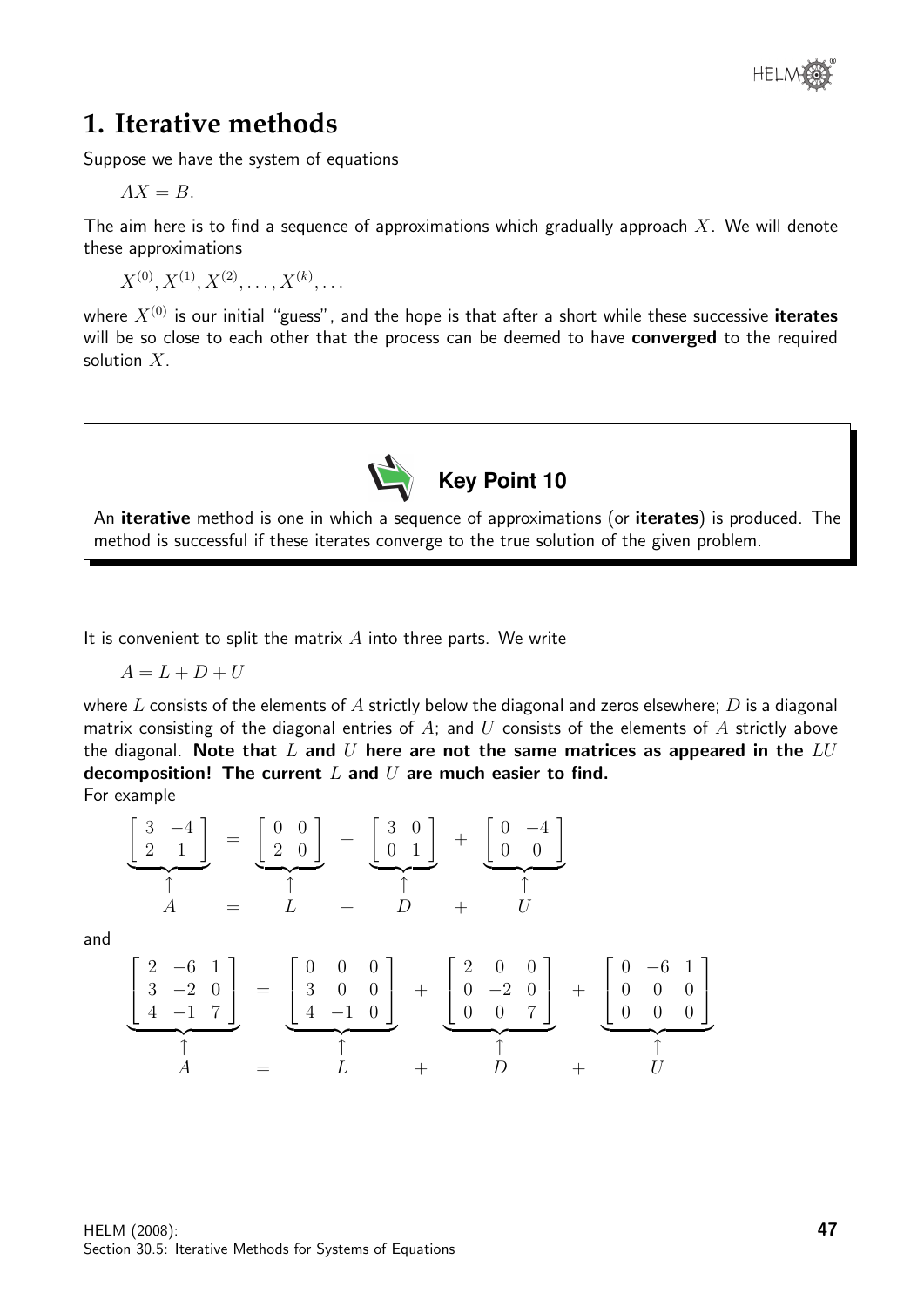and, more generally for  $3 \times 3$  matrices

$$
\left[\begin{array}{c}\n\bullet & \bullet & \bullet \\
\bullet & \bullet & \bullet \\
\bullet & \bullet & \bullet\n\end{array}\right] = \left[\begin{array}{cc} 0 & 0 & 0 \\
\bullet & 0 & 0 \\
\bullet & \bullet & 0\n\end{array}\right] + \left[\begin{array}{cc} \bullet & 0 & 0 \\
0 & \bullet & 0 \\
0 & 0 & \bullet \\
\end{array}\right] + \left[\begin{array}{cc} 0 & \bullet & \bullet \\
0 & 0 & \bullet \\
0 & 0 & 0 \\
\end{array}\right].
$$

### **The Jacobi iteration**

The simplest iterative method is called Jacobi iteration and the basic idea is to use the  $A =$  $L + D + U$  partitioning of A to write  $AX = B$  in the form

$$
DX = -(L+U)X + B.
$$

We use this equation as the motivation to define the iterative process

 $DX^{(k+1)} = -(L+U)X^{(k)} + B$ 

which gives  $X^{(k+1)}$  as long as D has no zeros down its diagonal, that is as long as D is invertible. This is Jacobi iteration.



The Jacobi iteration for approximating the solution of  $AX = B$  where  $A = L + D + U$  is given by

 $X^{(k+1)} = -D^{-1}(L+U)X^{(k)} + D^{-1}B$ 

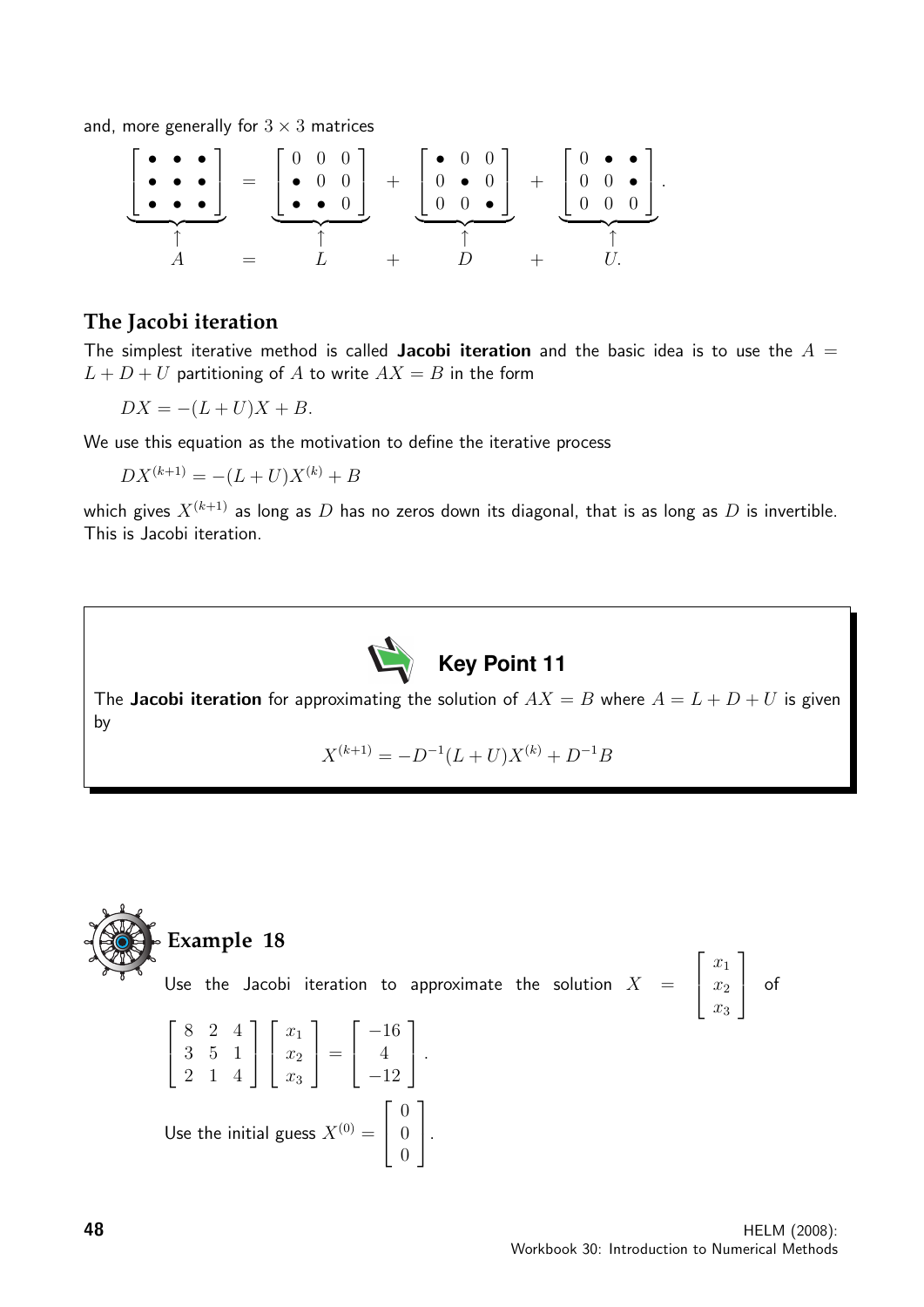Solution

**Solution**  
\nIn this case 
$$
D = \begin{bmatrix} 8 & 0 & 0 \\ 0 & 5 & 0 \\ 0 & 0 & 4 \end{bmatrix}
$$
 and  $L + U = \begin{bmatrix} 0 & 2 & 4 \\ 3 & 0 & 1 \\ 2 & 1 & 0 \end{bmatrix}$ .  
\n**First iteration.**  
\nThe first iteration is  $DX^{(1)} = -(L+U)X^{(0)} + B$ , or in full  
\n
$$
\begin{bmatrix} 8 & 0 & 0 \\ 0 & 5 & 0 \\ 0 & 0 & 4 \end{bmatrix} \begin{bmatrix} x_1^{(1)} \\ x_2^{(1)} \\ x_3^{(1)} \end{bmatrix} = \begin{bmatrix} 0 & -2 & -4 \\ -3 & 0 & -1 \\ -2 & -1 & 0 \end{bmatrix} \begin{bmatrix} x_1^{(0)} \\ x_2^{(0)} \\ x_3^{(0)} \end{bmatrix} + \begin{bmatrix} -16 \\ 4 \\ -12 \end{bmatrix} = \begin{bmatrix} -16 \\ 4 \\ -12 \end{bmatrix}
$$
,  
\nsince the initial guess was  $x_1^{(0)} = x_2^{(0)} = x_3^{(0)} = 0$ .  
\nTaking this information row by row we see that  
\n
$$
8x_1^{(1)} = -16 \quad \therefore \quad x_1^{(1)} = -2
$$
\n
$$
5x_2^{(1)} = 4 \quad \therefore \quad x_2^{(1)} = 0.8
$$
\n
$$
4x_3^{(1)} = -12 \quad \therefore \quad x_3^{(1)} = -3
$$
\nThus the first Jacobi iteration gives us  $X^{(1)} = \begin{bmatrix} x_1^{(1)} \\ x_2^{(1)} \\ x_3^{(1)} \end{bmatrix} = \begin{bmatrix} -2 \\ 0.8 \\ -3 \end{bmatrix}$  as an approximation to X.  
\n**Second iteration.**  
\nThe second iteration is  $DX^{(2)} = -(L+U)X^{(1)} + B$ , or in full  
\n
$$
\begin{bmatrix} 8 & 0 & 0 \\ 0 & 5 & 0 \\ 0 & 0 & 4 \end{bmatrix} \begin{bmatrix} x_1^{(2)} \\ x_2^{(2)} \\ x_3^{(2)} \end{bmatrix} = \begin{bmatrix} 0 & -2 & -4 \\ -3 & 0 & -1 \\ -2 & -1 & 0 \end
$$

$$
4x_3^{(2)} = -2x_1^{(1)} - x_2^{(1)} - 12 = -2(-2) - 0.8 - 12 = -8.8 \qquad \therefore \boxed{x}
$$

Therefore the second iterate approximating  $X$  is  $X^{(2)} =$  $\sqrt{ }$  $\left| \right|$  $x_1^{(2)}$ 1  $x_2^{(2)}$ 2  $x_3^{(2)}$ 3 1  $\vert$  =  $\vert$  $\lceil -0.7 \rceil$ 2.6  $-2.2$ 1  $\vert \cdot$ 

 $\binom{2}{3} = -2.2$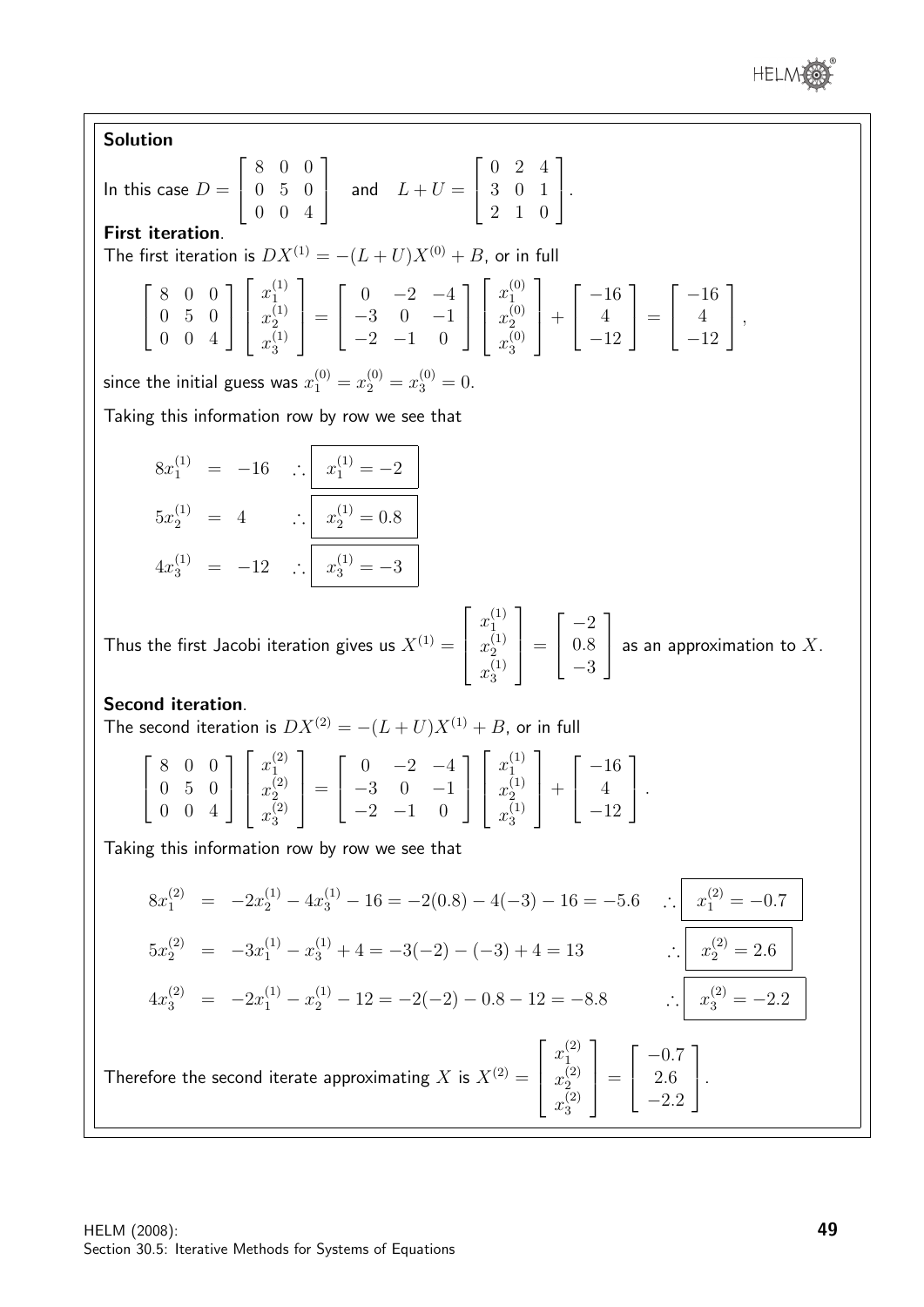#### Solution (contd.) Third iteration. The third iteration is  $DX^{(3)} = -(L+U)X^{(2)} + B$ , or in full  $\sqrt{ }$  $\vert$ 8 0 0 0 5 0 0 0 4 1  $\frac{1}{2}$  $\sqrt{ }$  $\overline{\phantom{a}}$  $x_1^{(3)}$ 1  $x_2^{(3)}$ 2  $x_3^{(3)}$ 3 1  $\Bigg| =$  $\sqrt{ }$  $\overline{\phantom{a}}$  $0 -2 -4$  $-3$  0  $-1$  $-2$   $-1$  0 1  $\overline{1}$  $\sqrt{ }$  $\overline{\phantom{a}}$  $x_1^{(2)}$ 1  $x_2^{(2)}$ 2  $x_3^{(2)}$ 3 1  $| +$  $\sqrt{ }$  $\overline{\phantom{a}}$ −16 4 −12 1  $\overline{1}$ Taking this information row by row we see that  $8x_1^{(3)} = -2x_2^{(2)} - 4x_3^{(2)} - 16 = -2(2.6) - 4(-2.2) - 16 = -12.4$  ∴  $x_1^{(3)} = -1.55$  $5x_2^{(3)} = -3x_1^{(2)} - x_3^{(2)} + 4 = -3(-0.7) - (2.2) + 4 = 8.3$   $\therefore \begin{vmatrix} x_2^{(3)} = 1.66 \end{vmatrix}$  $4x_3^{(3)} = -2x_1^{(2)} - x_2^{(2)} - 12 = -2(-0.7) - 2.6 - 12 = -13.2$   $\therefore \begin{vmatrix} x_3^{(3)} = -3.3 \end{vmatrix}$ Therefore the third iterate approximating  $X$  is  $X^{(3)} =$  $\sqrt{ }$  $\Bigg\}$  $x_1^{(3)}$ 1  $x_2^{(3)}$ 2  $x_3^{(3)}$ 3 1  $\Bigg| =$  $\sqrt{ }$  $\overline{\phantom{a}}$  $-1.55$ 1.66 −3.3 1  $\vert \cdot$

#### More iterations ...

Three iterations is plenty when doing these calculations by hand! But the repetitive nature of the process is ideally suited to its implementation on a computer. It turns out that the next few iterates are

$$
X^{(4)} = \begin{bmatrix} -0.765 \\ 2.39 \\ -2.64 \end{bmatrix}, \quad X^{(5)} = \begin{bmatrix} -1.277 \\ 1.787 \\ -3.215 \end{bmatrix}, \quad X^{(6)} = \begin{bmatrix} -0.839 \\ 2.209 \\ -2.808 \end{bmatrix},
$$

to 3 d.p. Carrying on even further  $X^{(20)}=$  $\sqrt{ }$  $\overline{\phantom{a}}$  $x_1^{(20)}$ 1  $x_2^{(20)}$ 2  $x_3^{(20)}$ 3 1  $\Bigg| =$  $\sqrt{ }$  $\overline{\phantom{a}}$ −0.9959 2.0043 −2.9959 1 , to 4 d.p. After about  $40$ 

iterations successive iterates are equal to 4 d.p. Continuing the iteration even further causes the iterates to agree to more and more decimal places. The method converges to the exact answer

$$
X = \begin{bmatrix} -1 \\ 2 \\ -3 \end{bmatrix}.
$$

The following Task involves calculating just two iterations of the Jacobi method.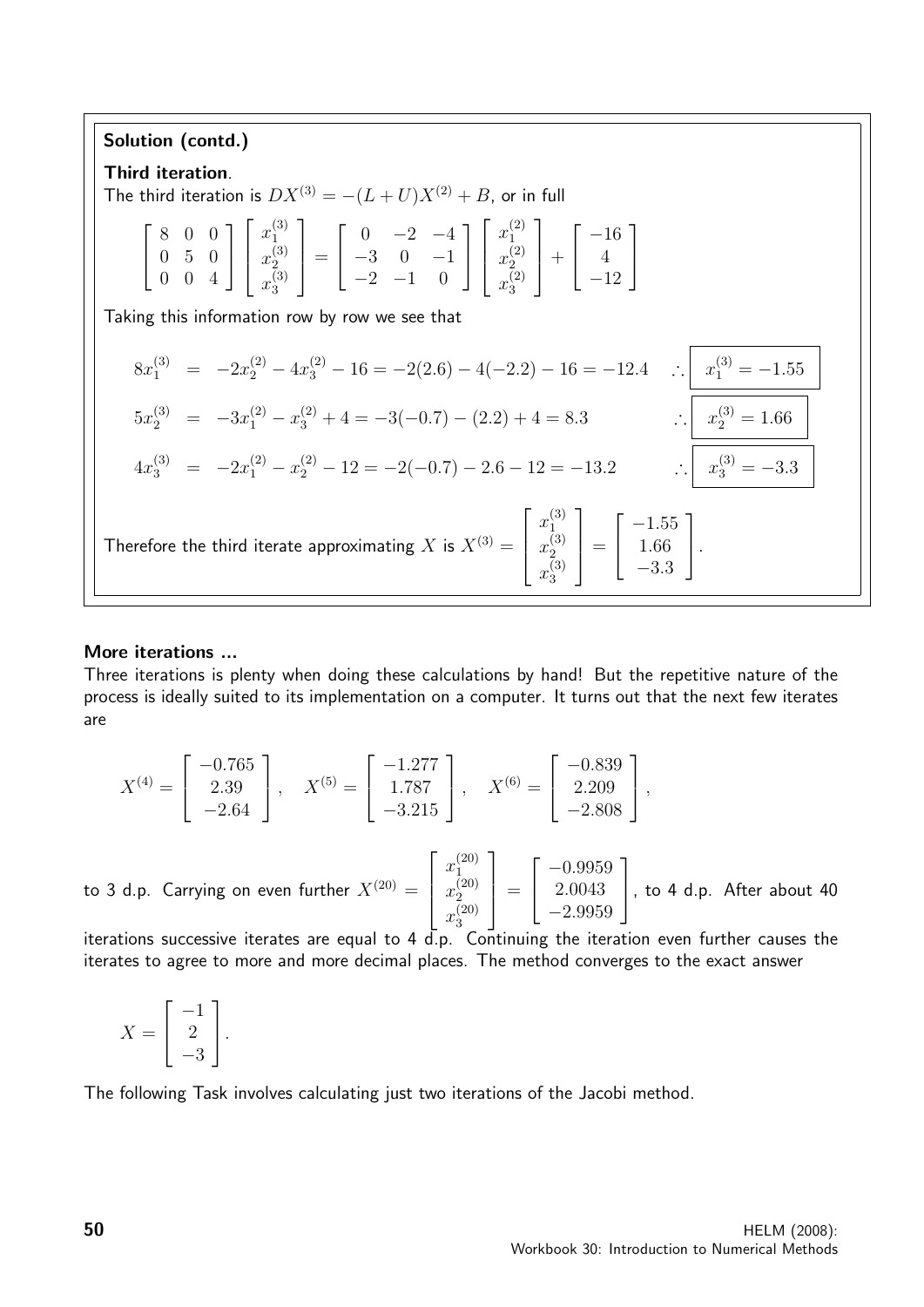



Carry out two iterations of the Jacobi method to approximate the solution of

$$
\begin{bmatrix} 4 & -1 & -1 \ -1 & 4 & -1 \ -1 & -1 & 4 \end{bmatrix} \begin{bmatrix} x_1 \ x_2 \ x_3 \end{bmatrix} = \begin{bmatrix} 1 \ 2 \ 3 \end{bmatrix}
$$
  
with the initial guess  $X^{(0)} = \begin{bmatrix} 1 \ 1 \ 1 \end{bmatrix}$ .

### Your solution

First iteration:

#### Answer

The first iteration is  $DX^{(1)} = -(L+U)X^{(0)} + B$ , that is,

$$
\begin{bmatrix} 4 & 0 & 0 \ 0 & 4 & 0 \ 0 & 0 & 4 \end{bmatrix} \begin{bmatrix} x_1^{(1)} \ x_2^{(1)} \ x_3^{(1)} \end{bmatrix} = \begin{bmatrix} 0 & 1 & 1 \ 1 & 0 & 1 \ 1 & 1 & 0 \end{bmatrix} \begin{bmatrix} x_1^{(0)} \ x_2^{(0)} \ x_3^{(0)} \end{bmatrix} + \begin{bmatrix} 1 \ 2 \ 3 \end{bmatrix}
$$
  
from which it follows that  $X^{(1)} = \begin{bmatrix} 0.75 \ 1 \ 1.25 \end{bmatrix}$ .

### Your solution

Second iteration: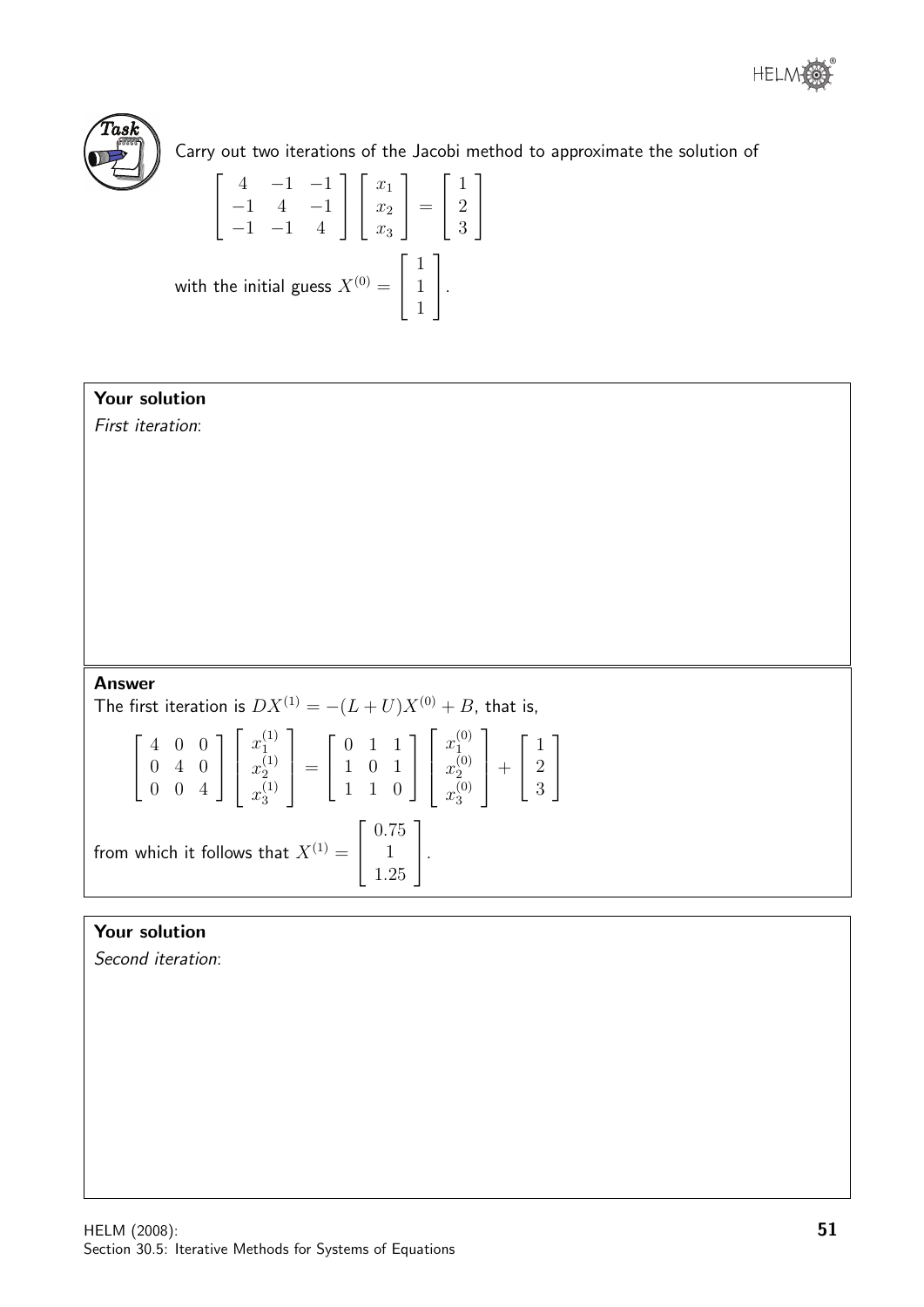Answer The second iteration is  $DX^{(1)} = -(L+U)X^{(0)} + B$ , that is,  $\sqrt{ }$  $\overline{\phantom{a}}$ 4 0 0 0 4 0 0 0 4 1  $\overline{1}$  $\sqrt{ }$  $\overline{\phantom{a}}$  $x_1^{(2)}$ 1  $x_2^{(2)}$ 2  $x_3^{(2)}$ 3 1  $\Bigg| =$  $\sqrt{ }$  $\overline{\phantom{a}}$ 0 1 1 1 0 1 1 1 0 1  $\overline{1}$  $\sqrt{ }$  $\overline{\phantom{a}}$  $x_1^{(0)}$ 1  $x_2^{(0)}$ 2  $x_3^{(0)}$ 3 1  $| +$  $\sqrt{ }$  $\overline{\phantom{a}}$ 1 2 3 1  $\vert$ from which it follows that  $X^{(2)} =$  $\sqrt{ }$  $\overline{\phantom{a}}$ 0.8125 1 1.1875 1  $\vert \cdot$ 

Notice that at each iteration the first thing we do is get a new approximation for  $x_1$  and then we continue to use the old approximation to  $x_1$  in subsequent calculations for that iteration! Only at the next iteration do we use the new value. Similarly, we continue to use an old approximation to  $x_2$ even after we have worked out a new one. And so on.

Given that the iterative process is supposed to improve our approximations why not use the better values straight away? This observation is the motivation for what follows.

### **Gauss-Seidel iteration**

The approach here is very similar to that used in Jacobi iteration. The only difference is that we use new approximations to the entries of  $X$  as soon as they are available. As we will see in the Example below, this means rearranging  $(L + D + U)X = B$  slightly differently from what we did for Jacobi. We write

 $(D + L)X = -UX + B$ 

and use this as the motivation to define the iteration

$$
(D+L)X^{(k+1)} = -UX^{(k)} + B.
$$



The **Gauss-Seidel iteration** for approximating the solution of  $AX = B$  is given by

 $X^{(k+1)} = -(D+L)^{-1}UX^{(k)} + (D+L)^{-1}B$ 

Example 19 which follows revisits the system of equations we saw earlier in this Section in Example 18.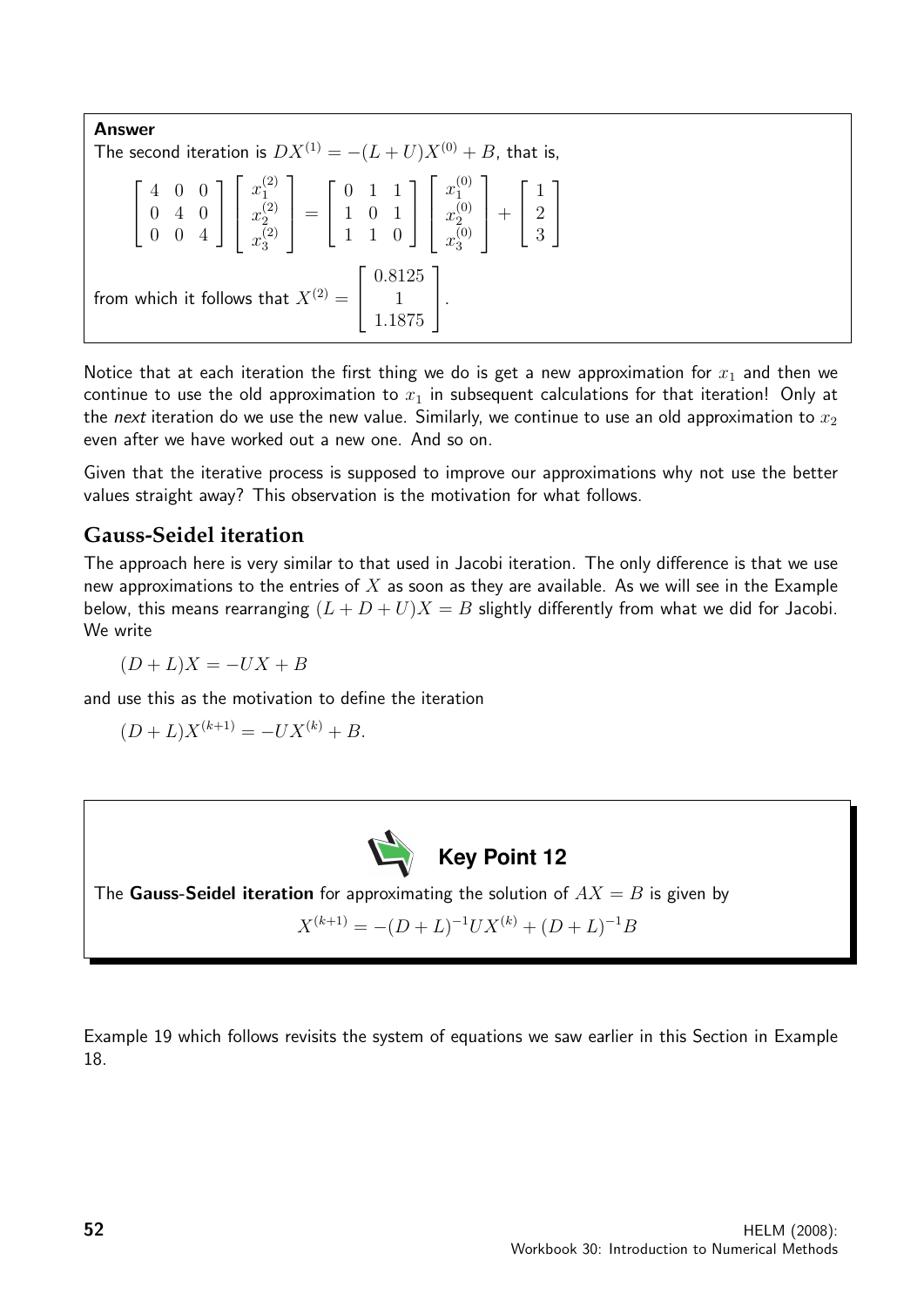



Use the Gauss-Seidel iteration to approximate the solution  $X =$  $\sqrt{ }$  $\overline{\phantom{a}}$  $\overline{x}_1$  $\overline{x_2}$  $\overline{x_3}$ 1  $\vert$  of  $\sqrt{ }$  $\overline{1}$ 8 2 4 3 5 1 2 1 4 1  $\overline{1}$  $\sqrt{ }$  $\overline{\phantom{a}}$  $\overline{x}_1$  $\overline{x_2}$  $\overline{x_3}$ 1  $\Big| =$  $\sqrt{ }$  $\overline{\phantom{a}}$ −16 4 −12 1 . Use the initial guess  $X^{(0)} =$  $\sqrt{ }$  $\overline{\phantom{a}}$ 0 0 0 1  $\vert \cdot$ 

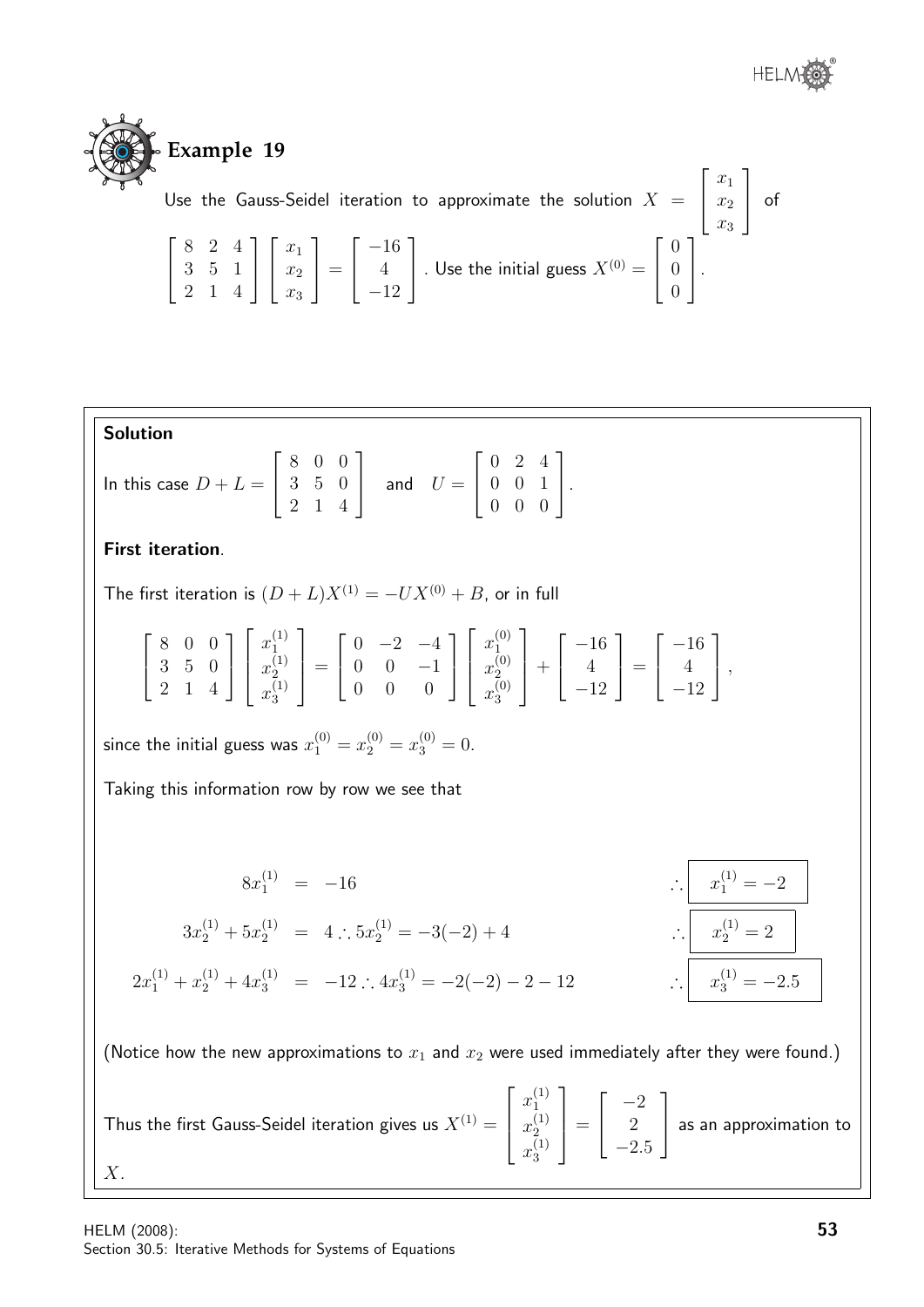### Solution

### Second iteration.

The second iteration is  $(D + L)X^{(2)} = -UX^{(1)} + B$ , or in full

| $\left[\begin{array}{ccc} 8 & 0 & 0 \\ 3 & 5 & 0 \\ 2 & 1 & 4 \end{array}\right] \left[\begin{array}{c} x_1^{(2)} \\ x_2^{(2)} \\ x_3^{(2)} \end{array}\right] = \left[\begin{array}{ccc} 0 & -2 & -4 \\ 0 & 0 & -1 \\ 0 & 0 & 0 \end{array}\right] \left[\begin{array}{c} x_1^{(1)} \\ x_2^{(1)} \\ x_3^{(1)} \end{array}\right] + \left[\begin{array}{c} -16 \\ 4 \\ -12 \end{array}\right]$ |  |  |  |  |  |
|------------------------------------------------------------------------------------------------------------------------------------------------------------------------------------------------------------------------------------------------------------------------------------------------------------------------------------------------------------------------------------------------|--|--|--|--|--|
|------------------------------------------------------------------------------------------------------------------------------------------------------------------------------------------------------------------------------------------------------------------------------------------------------------------------------------------------------------------------------------------------|--|--|--|--|--|

Taking this information row by row we see that

$$
8x_1^{(2)} = -2x_2^{(1)} - 4x_3^{(1)} - 16 \quad \therefore \quad x_1^{(2)} = -1.25
$$

$$
3x_1^{(2)} + 5x_2^{(2)} = -x_3^{(1)} + 4 \quad \therefore \quad x_2^{(2)} = 2.05
$$

$$
2x_1^{(2)} + x_2^{(2)} + 4x_3^{(2)} = -12 \quad \therefore \quad x_3^{(2)} = -2.8875
$$

Therefore the second iterate approximating  $X$  is  $X^{(2)} =$  $\sqrt{ }$  $\overline{\phantom{a}}$  $x_1^{(2)}$ 1  $x_2^{(2)}$ 2  $x_3^{(2)}$ 3 1  $\Bigg| =$  $\sqrt{ }$  $\overline{\phantom{a}}$  $-1.25$ 2.05 −2.8875 1  $\vert \cdot$ 

### Third iteration.

The third iteration is  $(D + L)X^{(3)} = -UX^{(2)} + B$ , or in full

|  |  |  |  |  |  |  | $\left[ \begin{array}{ccc} 8 & 0 & 0 \\ 3 & 5 & 0 \\ 2 & 1 & 4 \end{array} \right] \left[ \begin{array}{c} x_1^{(3)} \\ x_2^{(3)} \\ x_3^{(3)} \end{array} \right] = \left[ \begin{array}{ccc} 0 & -2 & -4 \\ 0 & 0 & -1 \\ 0 & 0 & 0 \end{array} \right] \left[ \begin{array}{c} x_1^{(2)} \\ x_2^{(2)} \\ x_3^{(2)} \end{array} \right] + \left[ \begin{array}{c} -16 \\ 4 \\ -12 \end{array} \right].$ |  |  |  |
|--|--|--|--|--|--|--|-----------------------------------------------------------------------------------------------------------------------------------------------------------------------------------------------------------------------------------------------------------------------------------------------------------------------------------------------------------------------------------------------------------|--|--|--|
|--|--|--|--|--|--|--|-----------------------------------------------------------------------------------------------------------------------------------------------------------------------------------------------------------------------------------------------------------------------------------------------------------------------------------------------------------------------------------------------------------|--|--|--|

Taking this information row by row we see that

$$
8x_1^{(3)} = -2x_2^{(2)} - 4x_3^{(2)} - 16 \quad \therefore \underbrace{\begin{array}{r} x_1^{(3)} = -1.0687 \\ x_1^{(3)} = -1.0687 \end{array}}_{\therefore 2x_1^{(3)} + x_2^{(3)} + 4x_3^{(3)} = -12 \quad \therefore \underbrace{\begin{array}{r} x_2^{(3)} = 2.0187 \\ x_3^{(3)} = -2.9703 \end{array}}_{\therefore 2x_3^{(3)} = -2.9703}
$$

to 4 d.p. Therefore the third iterate approximating  $X$  is

$$
X^{(3)} = \begin{bmatrix} x_1^{(3)} \\ x_2^{(3)} \\ x_3^{(3)} \end{bmatrix} = \begin{bmatrix} -1.0687 \\ 2.0187 \\ -2.9703 \end{bmatrix}.
$$

### More iterations ...

Again, there is little to be learned from pushing this further by hand. Putting the procedure on a computer and seeing how it progresses is instructive, however, and the iteration continues as follows: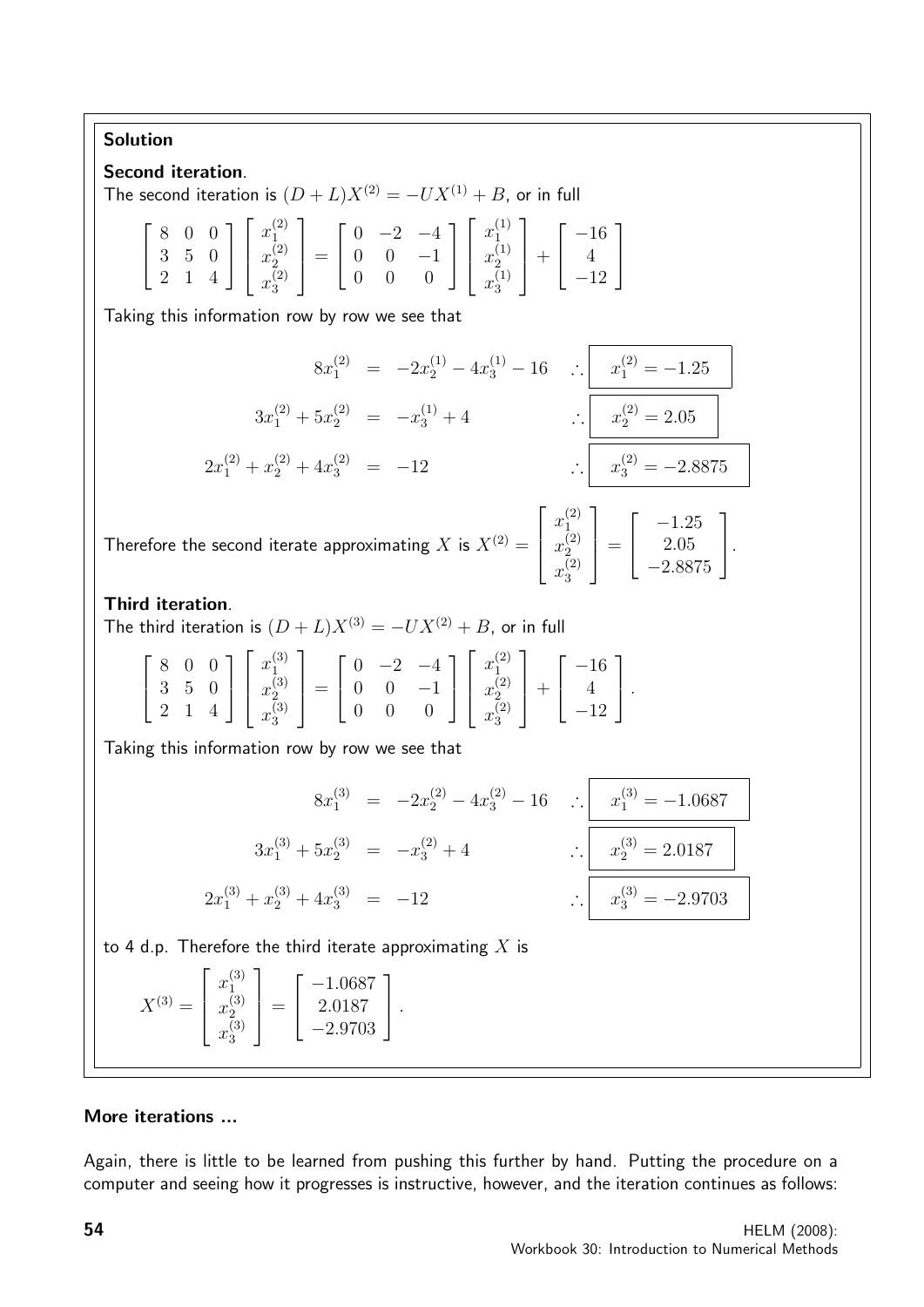

$$
X^{(4)} = \begin{bmatrix} -1.0195 \\ 2.0058 \\ -2.9917 \end{bmatrix}, \quad X^{(5)} = \begin{bmatrix} -1.0056 \\ 2.0017 \\ -2.9976 \end{bmatrix}, \quad X^{(6)} = \begin{bmatrix} -1.0016 \\ 2.0005 \\ -2.9993 \end{bmatrix},
$$

$$
X^{(7)} = \begin{bmatrix} -1.0005 \\ 2.0001 \\ -2.9998 \end{bmatrix}, \quad X^{(8)} = \begin{bmatrix} -1.0001 \\ 2.0000 \\ -2.9999 \end{bmatrix}, \quad X^{(9)} = \begin{bmatrix} -1.0000 \\ 2.0000 \\ -3.0000 \end{bmatrix}
$$

(to 4 d.p.). Subsequent iterates are equal to  $X^{(9)}$  to this number of decimal places. The Gauss-Seidel iteration has converged to 4 d.p. in 9 iterations. It took the Jacobi method almost 40 iterations to achieve this!



Carry out two iterations of the Gauss-Seidel method to approximate the solution of

$$
\begin{bmatrix} 4 & -1 & -1 \ -1 & 4 & -1 \ -1 & -1 & 4 \end{bmatrix} \begin{bmatrix} x_1 \ x_2 \ x_3 \end{bmatrix} = \begin{bmatrix} 1 \ 2 \ 3 \end{bmatrix}
$$
  
with the initial guess  $X^{(0)} = \begin{bmatrix} 1 \ 1 \ 1 \end{bmatrix}$ .

### Your solution

First iteration

Answer

The first iteration is  $(D + L)X^{(1)} = -UX^{(0)} + B$ , that is,

$$
\begin{bmatrix} 4 & 0 & 0 \ -1 & 4 & 0 \ -1 & -1 & 4 \end{bmatrix} \begin{bmatrix} x_1^{(1)} \ x_2^{(1)} \ x_3^{(1)} \end{bmatrix} = \begin{bmatrix} 0 & 1 & 1 \ 0 & 0 & 1 \ 0 & 0 & 0 \end{bmatrix} \begin{bmatrix} x_1^{(0)} \ x_2^{(0)} \ x_3^{(0)} \end{bmatrix} + \begin{bmatrix} 1 \ 2 \ 3 \end{bmatrix}
$$
  
from which it follows that  $X^{(1)} = \begin{bmatrix} 0.75 \ 0.9375 \ 1.1719 \end{bmatrix}$ .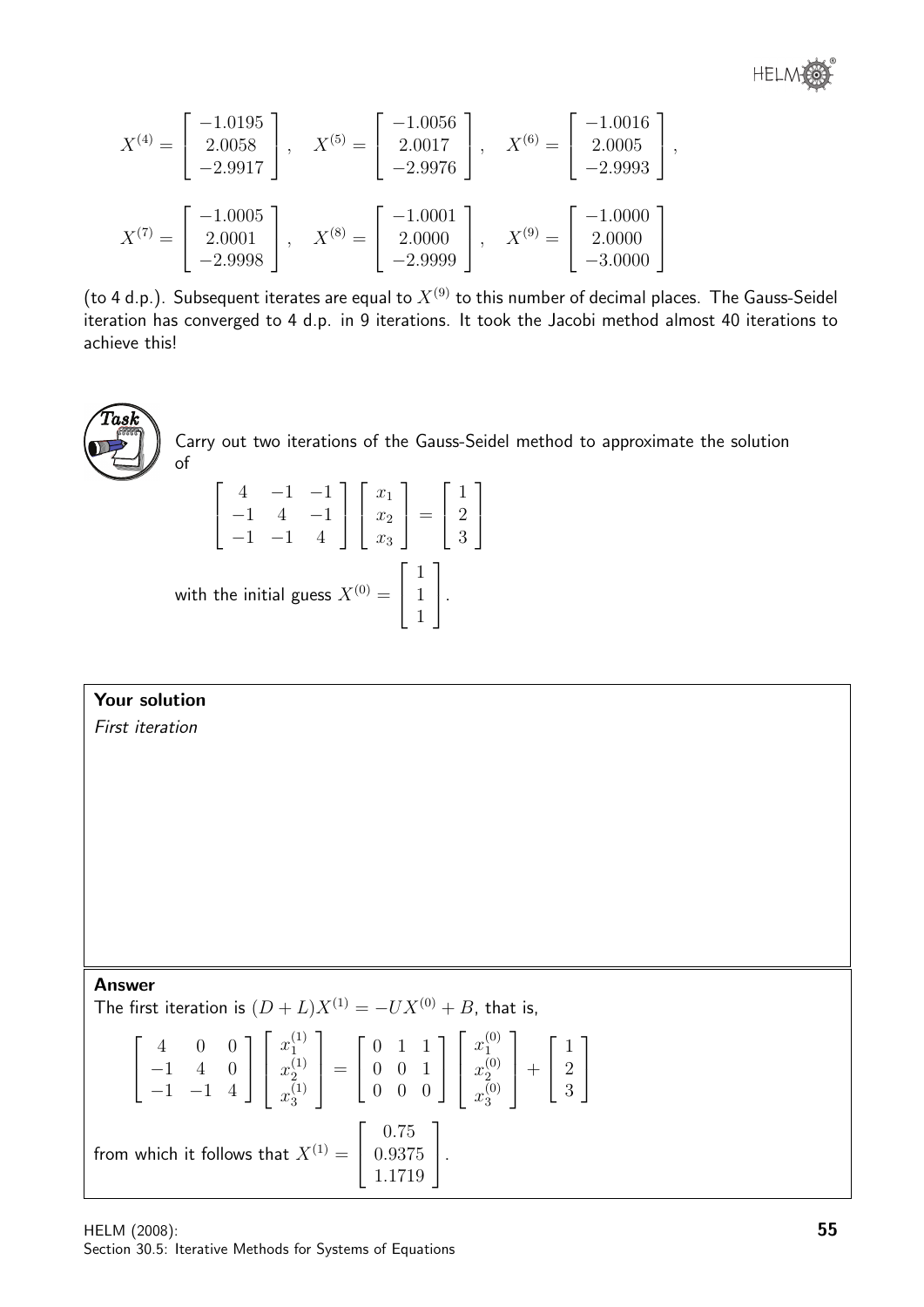| Your solution                                                                                                                                                                                                                                                                                                              |
|----------------------------------------------------------------------------------------------------------------------------------------------------------------------------------------------------------------------------------------------------------------------------------------------------------------------------|
| Second iteration                                                                                                                                                                                                                                                                                                           |
|                                                                                                                                                                                                                                                                                                                            |
|                                                                                                                                                                                                                                                                                                                            |
|                                                                                                                                                                                                                                                                                                                            |
|                                                                                                                                                                                                                                                                                                                            |
|                                                                                                                                                                                                                                                                                                                            |
|                                                                                                                                                                                                                                                                                                                            |
|                                                                                                                                                                                                                                                                                                                            |
|                                                                                                                                                                                                                                                                                                                            |
| <b>Answer</b><br>The second iteration is $(D+L)X^{(1)} = -UX^{(0)} + B$ , that is,                                                                                                                                                                                                                                         |
| $\begin{bmatrix} 4 & 0 & 0 \\ -1 & 4 & 0 \\ -1 & -1 & 4 \end{bmatrix} \begin{bmatrix} x_1^{(2)} \\ x_2^{(2)} \\ x_3^{(2)} \end{bmatrix} = \begin{bmatrix} 0 & 1 & 1 \\ 0 & 0 & 1 \\ 0 & 0 & 0 \end{bmatrix} \begin{bmatrix} x_1^{(1)} \\ x_2^{(1)} \\ x_3^{(1)} \end{bmatrix} + \begin{bmatrix} 1 \\ 2 \\ 3 \end{bmatrix}$ |
| from which it follows that $X^{(2)} = \begin{bmatrix} 0.7773 \\ 0.9873 \\ 1.1912 \end{bmatrix}$ .                                                                                                                                                                                                                          |

## **2. Do these iterative methods always work?**

No. It is not difficult to invent examples where the iteration fails to approach the solution of  $AX = B$ . The key point is related to matrix norms seen in the preceding Section.

The two iterative methods we encountered above are both special cases of the general form

- $X^{(k+1)} = MX^{(k)} + N.$
- 1. For the Jacobi method we choose  $M = -D^{-1}(L+U)$  and  $N = D^{-1}B$ .
- 2. For the Gauss-Seidel method we choose  $M = -(D+L)^{-1}U$  and  $N = (D+L)^{-1}B$ .

The following Key Point gives the main result.



For the iterative process  $X^{(k+1)} = MX^{(k)} +N$  the iteration will converge to a solution if **the norm** of  $M$  is less than 1.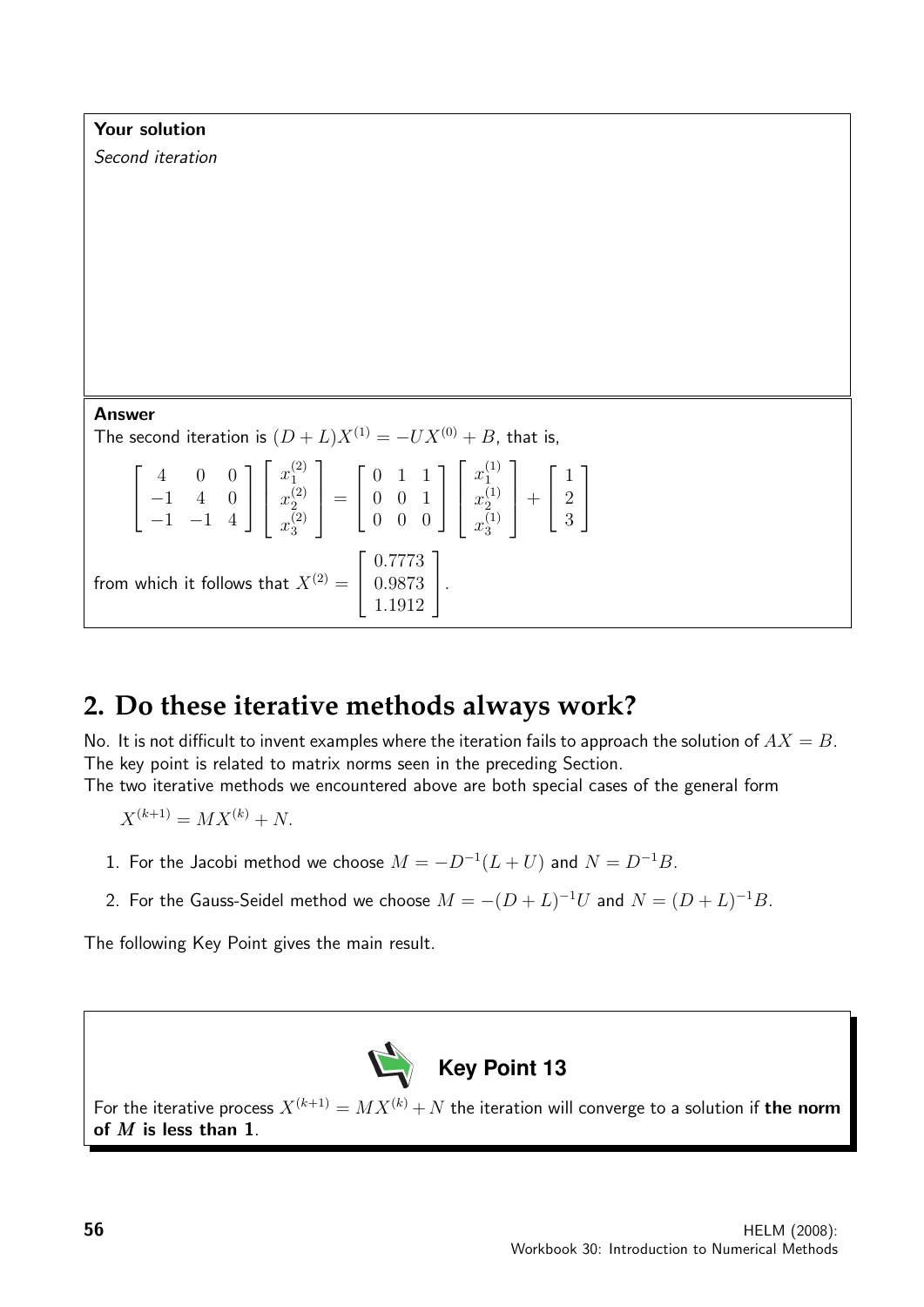Care is required in understanding what Key Point 13 says. Remember that there are lots of different ways of defining the norm of a matrix (we saw three of them). If you can find a norm (any norm) such that the norm of  $M$  is less than 1, then the iteration will converge. It doesn't matter if there are other norms which give a value greater than 1, all that matters is that there is one norm that is less than 1.

Key Point 13 above makes no reference to the starting "guess"  $X^{(0)}$ . The convergence of the iteration is independent of where you start! (Of course, if we start with a really bad initial guess then we can expect to need lots of iterations.)



Your solution

Show that the Jacobi iteration used to approximate the solution of

|  |      | $-1$ $-1$ | $x_1$ |              |   |  |
|--|------|-----------|-------|--------------|---|--|
|  | $-5$ | $-2$      | $x_2$ | $\alpha = 1$ | 2 |  |
|  |      |           | $x_3$ |              |   |  |

is certain to converge. (Hint: calculate the norm of  $-D^{-1}(L+U)$ .)

#### Answer

The Jacobi iteration matrix is

$$
-D^{-1}(L+U) = \begin{bmatrix} 4 & 0 & 0 \\ 0 & -5 & 0 \\ 0 & 0 & 2 \end{bmatrix}^{-1} \begin{bmatrix} 0 & 1 & 1 \\ -1 & 0 & 2 \\ 1 & 0 & 0 \end{bmatrix} = \begin{bmatrix} 0.25 & 0 & 0 \\ 0 & -0.2 & 0 \\ 0 & 0 & 0.5 \end{bmatrix} \begin{bmatrix} 0 & 1 & 1 \\ -1 & 0 & 2 \\ 1 & 0 & 0 \end{bmatrix}
$$

$$
= \begin{bmatrix} 0 & 0.25 & 0.25 \\ -0.2 & 0 & 0.4 \\ 0.5 & 0 & 0 \end{bmatrix}
$$

and the infinity norm of this matrix is the maximum of  $0.25 + 0.25$ ,  $0.2 + 0.4$  and 0.5, that is

$$
\| - D^{-1}(L + U) \|_{\infty} = 0.6
$$

which is less than 1 and therefore the iteration will converge.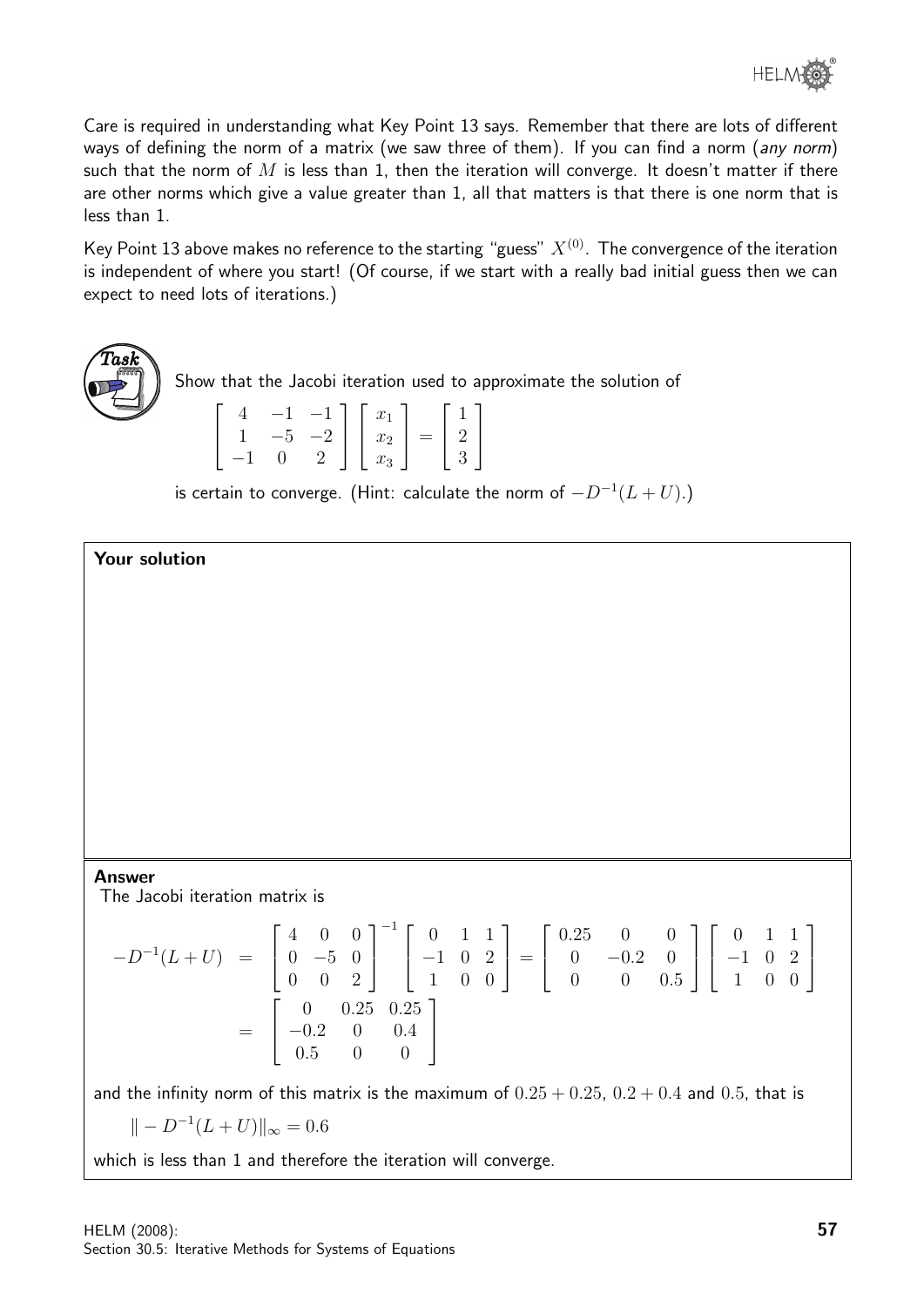### **Guaranteed convergence**

If the matrix has the property that it is strictly diagonally dominant, which means that the diagonal entry is larger in magnitude than the absolute sum of the other entries on that row, then both Jacobi and Gauss-Seidel are guaranteed to converge. The reason for this is that if  $A$  is strictly diagonally dominant then the iteration matrix  $M$  will have an infinity norm that is less than 1.

A small system is the subject of Example 20 below. A large system with slow convergence is the subject of Engineering Example 1 on page 62.

**Example 20**  
Show that 
$$
A = \begin{bmatrix} 4 & -1 & -1 \\ 1 & -5 & -2 \\ -1 & 0 & 2 \end{bmatrix}
$$
 is strictly diagonally dominant.

### Solution

Looking at the diagonal entry of each row in turn we see that

 $4 > |-1| + |-1| = 2$  $|-5| > 1 + |-2| = 3$  $2 > |-1| + 0 = 1$ 

and this means that the matrix is strictly diagonally dominant.

Given that A above is strictly diagonally dominant it is certain that both Jacobi and Gauss-Seidel will converge.

### **What's so special about strict diagonal dominance?**

In many applications we can be certain that the coefficient matrix  $\vec{A}$  will be strictly diagonally dominant. We will see examples of this in HELM 32 and HELM 33 when we consider approximating solutions of differential equations.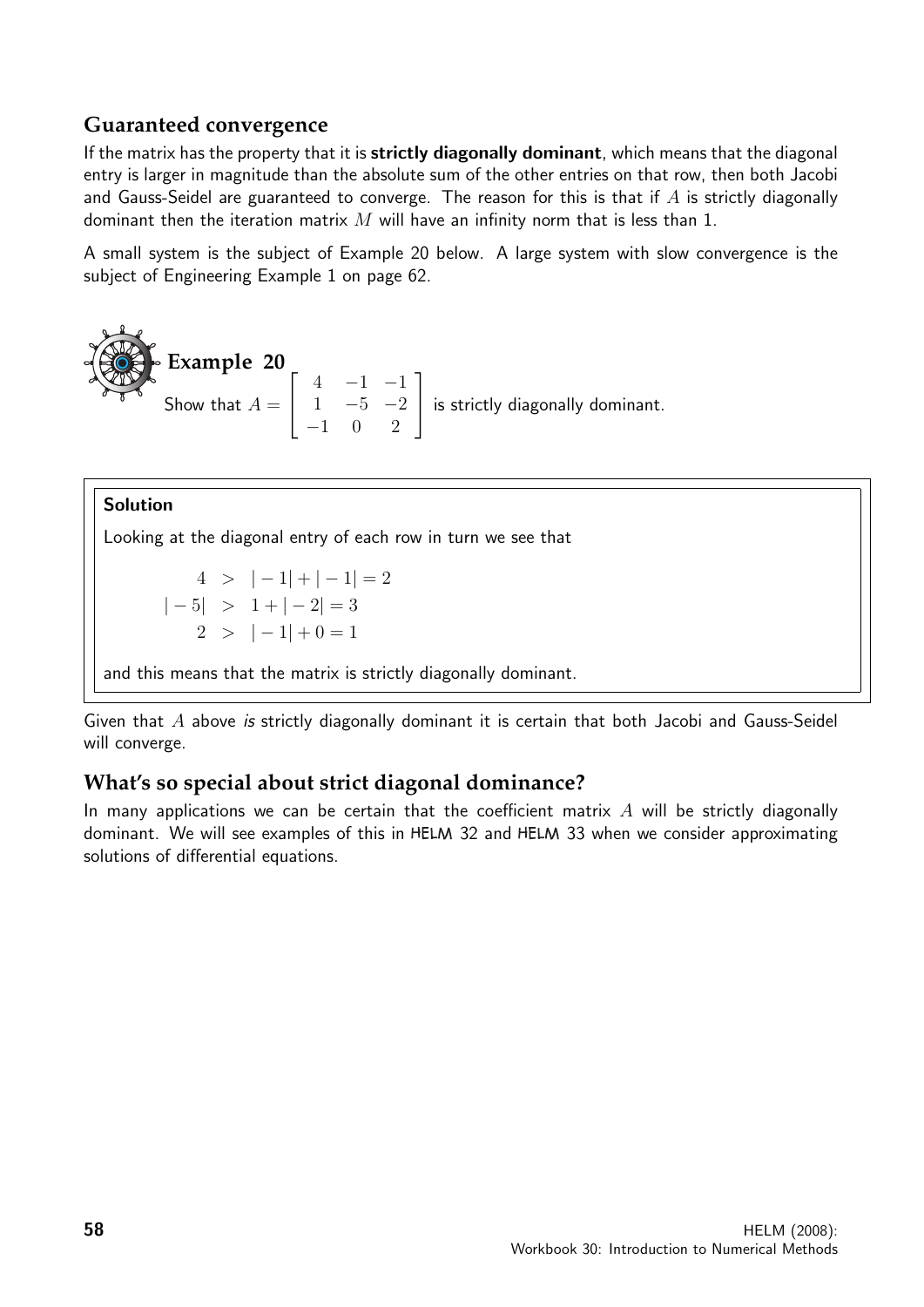### **Exercises**

- 1. Consider the system
	- $\left[\begin{array}{cc} 2 & 1 \\ 1 & 2 \end{array}\right] \left[\begin{array}{c} x_1 \\ x_2 \end{array}\right]$ 1 =  $\begin{bmatrix} 2 \end{bmatrix}$ −5 1
	- (a) Use the starting guess  $X^{(0)}=\left[\begin{array}{c} 1\end{array}\right]$ −1 1 in an implementation of the Jacobi method to show that  $X^{(1)}=\left[\begin{array}{cc} 1.5 \ 0.5 \end{array}\right]$ −3  $\Big]$ . Find  $X^{(2)}$  and  $X^{(3)}$ .
	- (b) Use the starting guess  $X^{(0)}=\left[\begin{array}{cc} 1\end{array}\right]$ −1 1 in an implementation of the Gauss-Seidel method to show that  $X^{(1)}=\left[\begin{array}{c} 1.5\ -3.25 \end{array}\right]$  . Find  $X^{(2)}$  and  $X^{(3)}$ .

(Hint: it might help you to know that the exact solution is  $\left[\begin{array}{c} x_1 \ x_2 \end{array}\right]$  $\overline{x_2}$ 1 =  $\begin{bmatrix} 3 \end{bmatrix}$ −4 1 .)

2. (a) Show that the Jacobi iteration applied to the system

$$
\begin{bmatrix} 5 & -1 & 0 & 0 \ -1 & 5 & -1 & 0 \ 0 & -1 & 5 & -1 \ 0 & 0 & -1 & 5 \end{bmatrix} \begin{bmatrix} x_1 \ x_2 \ x_3 \ x_4 \end{bmatrix} = \begin{bmatrix} 7 \ -10 \ -6 \ 16 \end{bmatrix}
$$

can be written

$$
X^{(k+1)} = \begin{bmatrix} 0 & 0.2 & 0 & 0 \\ 0.2 & 0 & 0.2 & 0 \\ 0 & 0.2 & 0 & 0.2 \\ 0 & 0 & 0.2 & 0 \end{bmatrix} X^{(k)} + \begin{bmatrix} 1.4 \\ -2 \\ -1.2 \\ 3.2 \end{bmatrix}.
$$

(b) Show that the method is certain to converge and calculate the first three iterations using zero starting values.

(Hint: the exact solution to the stated problem is

$$
\left[\begin{array}{c}1\\-2\\1\\3\end{array}\right].
$$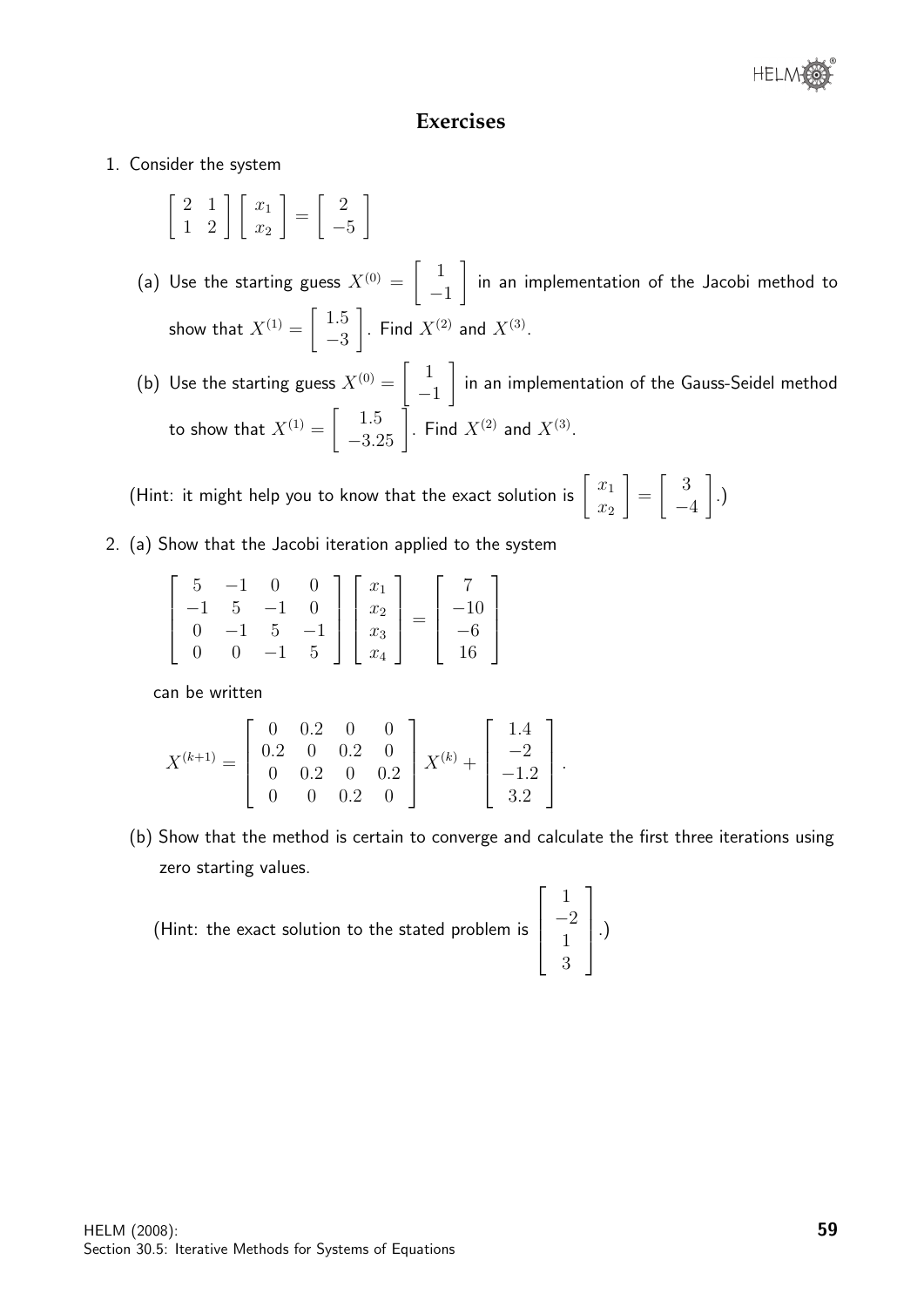#### Answers

1.  $(a)$  $x_1^{(1)} = 2 - 1x_2^{(0)} = 2$ and therefore  $x_1^{(1)}=1.5$  $2x_2^{(1)} = -5 - 1x_1^{(0)} = -6$ which implies that  $x_2^{(1)}=-3.$  These two values give the required entries in  $X^{(1)}.$  A second and third iteration follow in a similar way to give  $X^{(2)} = \begin{bmatrix} 2.5 \\ -3.25 \end{bmatrix}$  and  $X^{(3)} = \begin{bmatrix} 2.625 \\ -3.75 \end{bmatrix}$ (b)  $2x_1^{(1)} = 2 - 1x_2^{(0)} = 3$ and therefore  $x_1^{(1)}\,=\,1.5.$  This new approximation to  $x_1$  is used straight away when finding a new approximation to  $x_2^{\left( 1\right) }$  $\frac{(1)}{2}$ .  $2x_2^{(1)} = -5 - 1x_1^{(1)} = -6.5$ which implies that  $x_2^{(1)}=-3.25.$  These two values give the required entries in  $X^{(1)}.$  A second and third iteration follow in a similar way to give  $X^{(2)} = \left[ \begin{array}{c} 2.625 \ -3.8125 \end{array} \right]$  and  $X^{(3)} = \left[ \begin{array}{c} 2.906250 \ -3.953125 \end{array} \right]$ where  $X^{(3)}$  is given to 6 decimal places 2. (a) In this case  $D=$  $\sqrt{ }$  $\Big\}$ 5 0 0 0 0 5 0 0 0 0 5 0 0 0 0 5 1  $\vert$ and therefore  $D^{-1} =$  $\sqrt{ }$  $\begin{array}{c} \n\end{array}$ 0.2 0 0 0 0 0.2 0 0 0 0 0.2 0 0 0 0 0.2 So the iteration matrix  $M$   $\!=$   $\!D^{-1}$  $\sqrt{ }$  $\Big\}$ 0 −1 0 0 −1 0 −1 0 0 −1 0 −1 0 0 −1 0 1  $\overline{\phantom{a}}$ =  $\sqrt{ }$  $\begin{array}{c} \hline \end{array}$ 0 0.2 0 0 0.2 0 0.2 0 0 0.2 0 0.2 0 0 0.2 0 and that the Jacobi iteration takes the form  $X^{(k+1)} = MX^{(k)} + M^{-1}$  $\sqrt{ }$  $\Bigg\}$ 7  $-10$ −6 16 1  $\parallel$ =  $\sqrt{ }$  $\Big\}$ 0 0.2 0 0 0.2 0 0.2 0 0 0.2 0 0.2 0 0 0.2 0 1  $X^{(k)} +$ 

as required.

 $\sqrt{ }$ 

1.4  $-2$ −1.2 3.2

1

 $\Bigg\}$ 

 $\begin{matrix} \phantom{-} \end{matrix}$ 

1

 $\overline{\phantom{a}}$ .

1

 $\Big\}$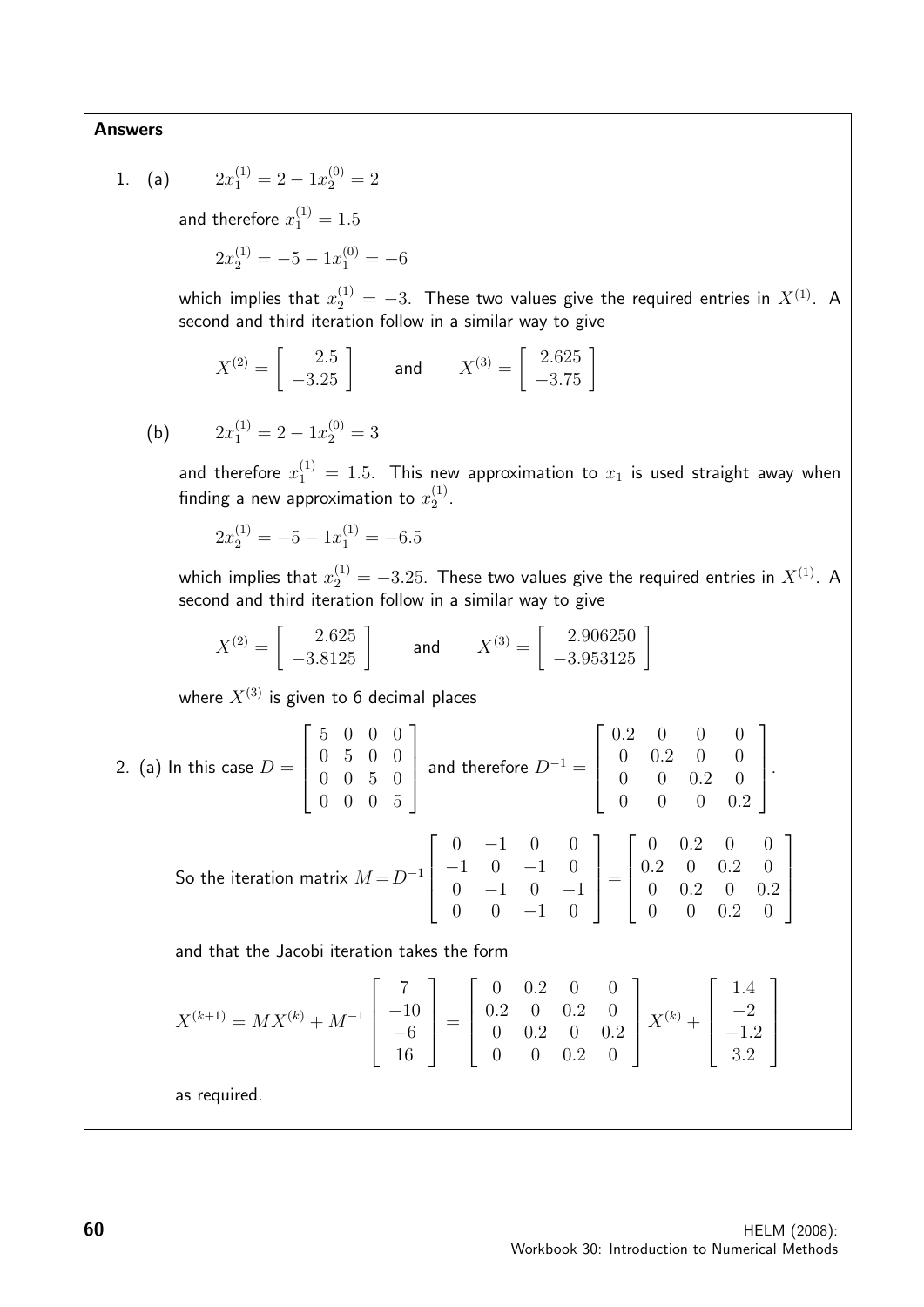

#### Answers

 $2(b)$ 

Using the starting values  $x_1^{(0)} = x_2^{(0)} = x_3^{(0)} = x_4^{(0)} = 0$ , the first iteration of the Jacobi method gives

> $x_1^1 = 0.2x_2^0 + 1.4 = 1.4$  $x_2^1 = 0.2(x_1^0 + x_3^0) - 2 = -2$  $x_3^1 = 0.2(x_2^0 + x_4^0) - 1.2 = -1.2$  $x_4^1 = 0.2x_3^0 + 3.2 = 3.2$

The second iteration is

$$
x_1^2 = 0.2x_2^1 + 1.4 = 1
$$
  
\n
$$
x_2^2 = 0.2(x_1^1 + x_3^1) - 2 = -1.96
$$
  
\n
$$
x_3^2 = 0.2(x_2^1 + x_4^1) - 1.2 = -0.96
$$
  
\n
$$
x_4^2 = 0.2x_3^1 + 3.2 = 2.96
$$

And the third iteration is

$$
x_1^3 = 0.2x_2^2 + 1.4 = 1.008
$$
  
\n
$$
x_2^3 = 0.2(x_1^2 + x_3^2) - 2 = -1.992
$$
  
\n
$$
x_3^3 = 0.2(x_2^2 + x_4^2) - 1.2 = -1
$$
  
\n
$$
x_4^3 = 0.2x_3^2 + 3.2 = 3.008
$$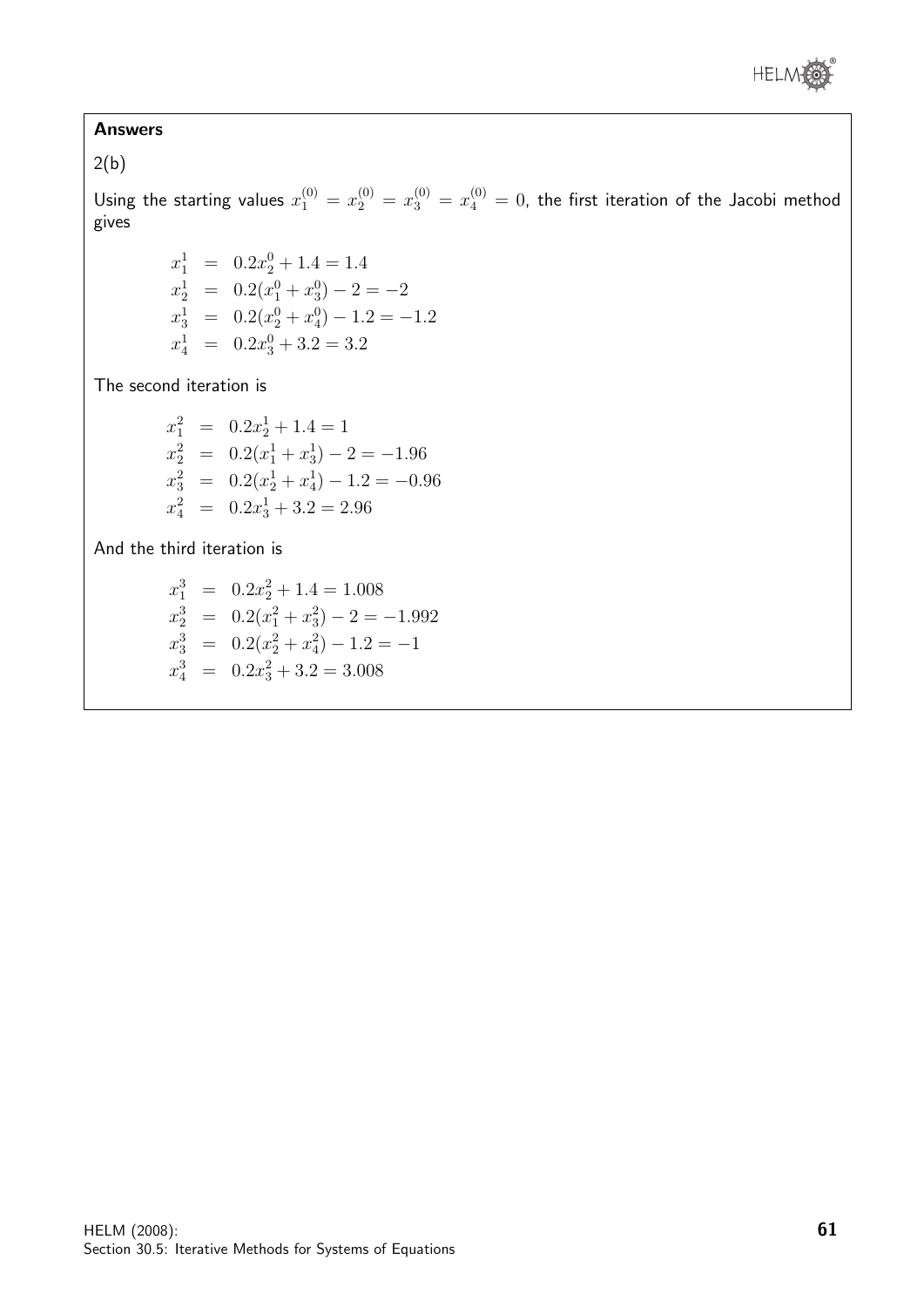

## **Engineering Example 1**

### **Detecting a train on a track**

### Introduction

One means of detecting trains is the 'track circuit' which uses current fed along the rails to detect the presence of a train. A voltage is applied to the rails at one end of a section of track and a relay is attached across the other end, so that the relay is energised if no train is present, whereas the wheels of a train will short circuit the relay, causing it to de-energise. Any failure in the power supply or a breakage in a wire will also cause the relay to de-energise, for the system is fail safe. Unfortunately, there is always leakage between the rails, so this arrangement is slightly complicated to analyse.

#### Problem in words

A 1000 m track circuit is modelled as ten sections each 100 m long. The resistance of 100 m of one rail may be taken to be 0.017 ohms, and the leakage resistance across a 100 m section taken to be 30 ohms. The detecting relay and the wires to it have a resistance of 10 ohms, and the wires from the supply to the rail connection have a resistance of 5 ohms for the pair. The voltage applied at the supply is  $4V$ . See diagram below. What is the current in the relay?



#### Figure 1

#### Mathematical statement of problem

There are many ways to apply Kirchhoff's laws to solve this, but one which gives a simple set of equations in a suitable form to solve is shown below.  $i_1$  is the current in the first section of rail (i.e. the one close to the supply),  $i_2$  ,  $i_3, \ldots i_{10}$ , the current in the successive sections of rail and  $i_{11}$  the current in the wires to the relay. The leakage current between the first and second sections of rail is  $i_1 - i_2$  so that the voltage across the rails there is  $30(i_1 - i_2)$  volts. The first equation below uses this and the voltage drop in the feed wires, the next nine equations compare the voltage drop across successive sections of track with the drop in the (two) rails, and the last equation compares the voltage drop across the last section with that in the relay wires.

$$
30(i_1 - i_2) + (5.034)i_1 = 4
$$
  
\n
$$
30(i_1 - i_2) = 0.034i_2 + 30(i_2 - i_3)
$$
  
\n
$$
30(i_2 - i_3) = 0.034i_2 + 30(i_3 - i_4)
$$
  
\n
$$
\vdots
$$
  
\n
$$
30(i_9 - i_{10}) = 0.034i_{10} + 30(i_{10} - i_{11})
$$
  
\n
$$
30(i_{10} - i_{11}) = 10i_{11}
$$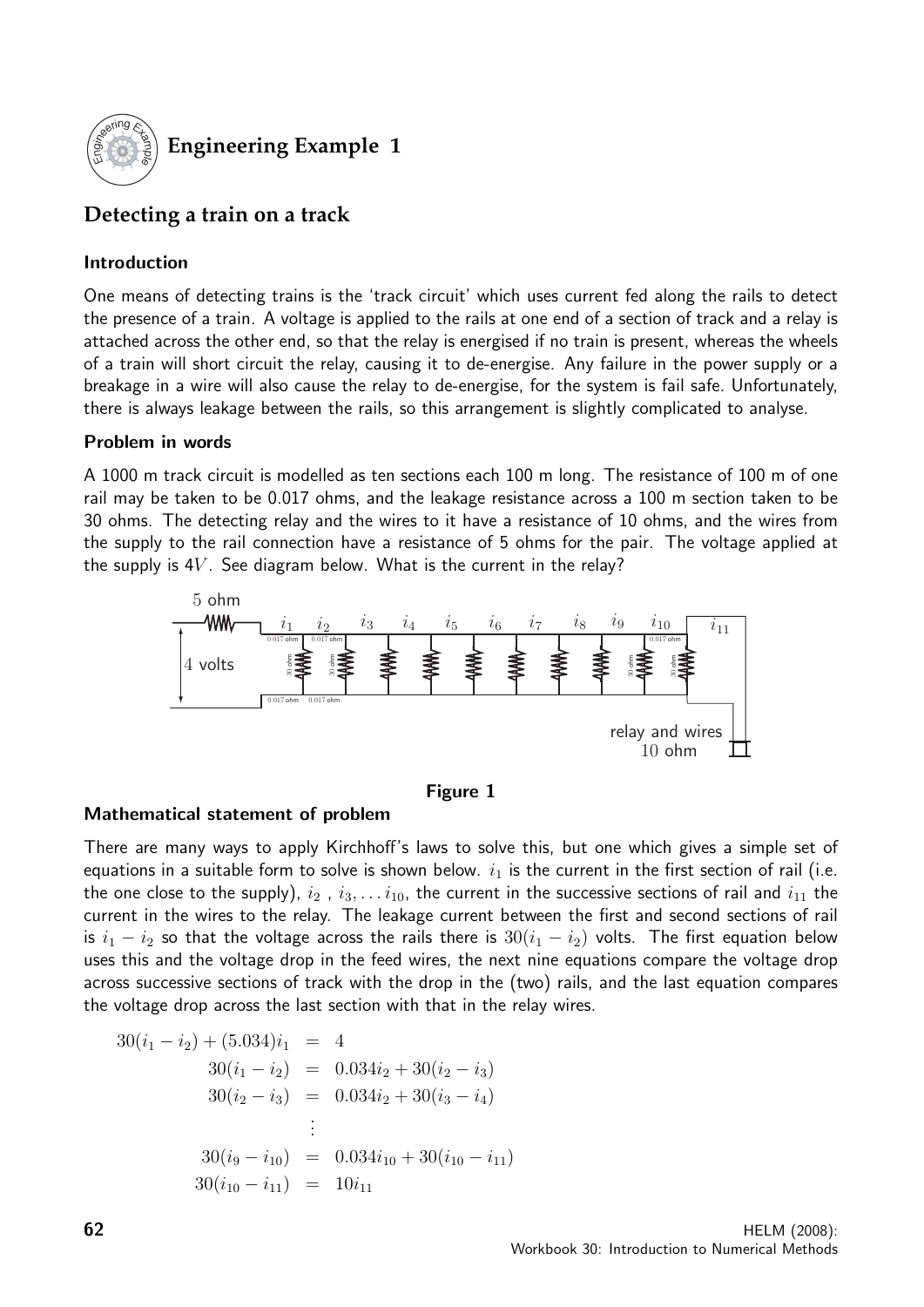These can be reformulated in matrix form as  $A_2 = v$ , where  $v$  is the  $11 \times 1$  column vector with first entry 4 and the other entries zero,  $\underline{i}$  is the column vector with entries  $i_1, i_2, \ldots, i_{11}$  and  $A$  is the matrix

|       | 35.034       | $-30$    |        |        |          |        |        |        |          | 0      | $\mathbf{0}$ |
|-------|--------------|----------|--------|--------|----------|--------|--------|--------|----------|--------|--------------|
|       | $-30$        | 60.034   | $-30$  | 0      |          |        |        |        |          | 0      | 0            |
|       | $\mathbf{0}$ | $-30$    | 60.034 | $-30$  | 0        | 0      |        |        |          |        | 0            |
|       | 0            | $\Omega$ | $-30$  | 60.034 | $-30$    | 0      |        | 0      |          |        | 0            |
|       |              | $\Omega$ | 0      | $-30$  | 60.034   | $-30$  |        |        |          |        | 0            |
| $A =$ |              |          |        | 0      | $-30$    | 60.034 | $-30$  | 0      |          | 0      | 0            |
|       |              |          |        | 0      | $\Omega$ | $-30$  | 60.034 | $-30$  | $\Omega$ |        | 0            |
|       |              | O        |        | 0      | 0        | 0      | $-30$  | 60.034 | $-30$    | O      | 0            |
|       |              |          |        |        |          | 0      | 0      | $-30$  | 60.034   | $-30$  | 0            |
|       |              |          |        |        |          |        | 0      | 0      | $-30$    | 60.034 | $-30$        |
|       |              |          |        |        |          |        |        |        | 0        | $-30$  | 40           |

Find the current  $i_1$  in the relay when the input is  $4V$ , by Gaussian elimination or by performing an L-U decomposition of A.

#### Mathematical analysis

We solve  $A\underline{i} = \underline{v}$  as above, although actually we only want to know  $i_{11}$ . Letting M be the matrix A with the column  $\underline{v}$  added at the right, as in Section 30.2, then performing Gaussian elimination on  $M$ , working to four decimal places gives

|       | 35.0340 | $-30.0000$ |            |            |            |            |            |            |            |            |            | 4.0000 |
|-------|---------|------------|------------|------------|------------|------------|------------|------------|------------|------------|------------|--------|
|       |         | 34.3447    | $-30.0000$ |            |            |            |            |            |            |            |            | 3.4252 |
|       |         | 0          | 33.8291    | $-30.0000$ |            |            |            |            |            |            |            | 2.9919 |
|       |         |            | 0          | 33.4297    | $-30.0000$ |            |            |            |            |            |            | 2.6532 |
|       |         |            |            | 0          | 33.1118    | $-30.0000$ |            |            |            |            |            | 2.3810 |
| $M =$ |         |            |            |            |            | 32.8534    | $-30.0000$ |            |            |            |            | 2.1572 |
|       |         |            |            |            |            | 0          | 32.6396    | $-30.0000$ |            |            |            | 1.9698 |
|       |         |            |            |            |            |            | 0          | 32.4601    | $-30.0000$ |            |            | 1.8105 |
|       |         |            |            |            |            |            |            | 0          | 32.3077    | $-30.0000$ |            | 1.6733 |
|       |         |            |            |            |            |            |            |            |            | 32.1769    | $-30.0000$ | 1.5538 |
|       |         |            |            |            |            |            |            |            |            |            | 12.0296    | 1.4487 |

from which we can calculate that the solution  $\underline{i}$  is

|   | 0.5356       |
|---|--------------|
|   | 0.4921       |
|   | 0.4492       |
|   | 0.4068       |
|   | 0.3649       |
| ı | 0.3234       |
|   | ${0.2822}$   |
|   | 0.2414       |
|   | 0.2008       |
|   | $\,0.1605\,$ |
|   | 0.1204       |

so the current in the relay is 0.1204 amps, or 0.12 A to two decimal places.

You can alternatively solve this problem by an L-U decomposition by finding matrices  $L$  and  $U$  such that  $M = LU$ . Here we have

1

 $\mathbf{I}$  $\overline{1}$  $\overline{\phantom{a}}$  $\overline{\phantom{a}}$  $\mathbf{I}$  $\overline{1}$  $\overline{1}$  $\overline{1}$  $\overline{1}$  $\overline{1}$